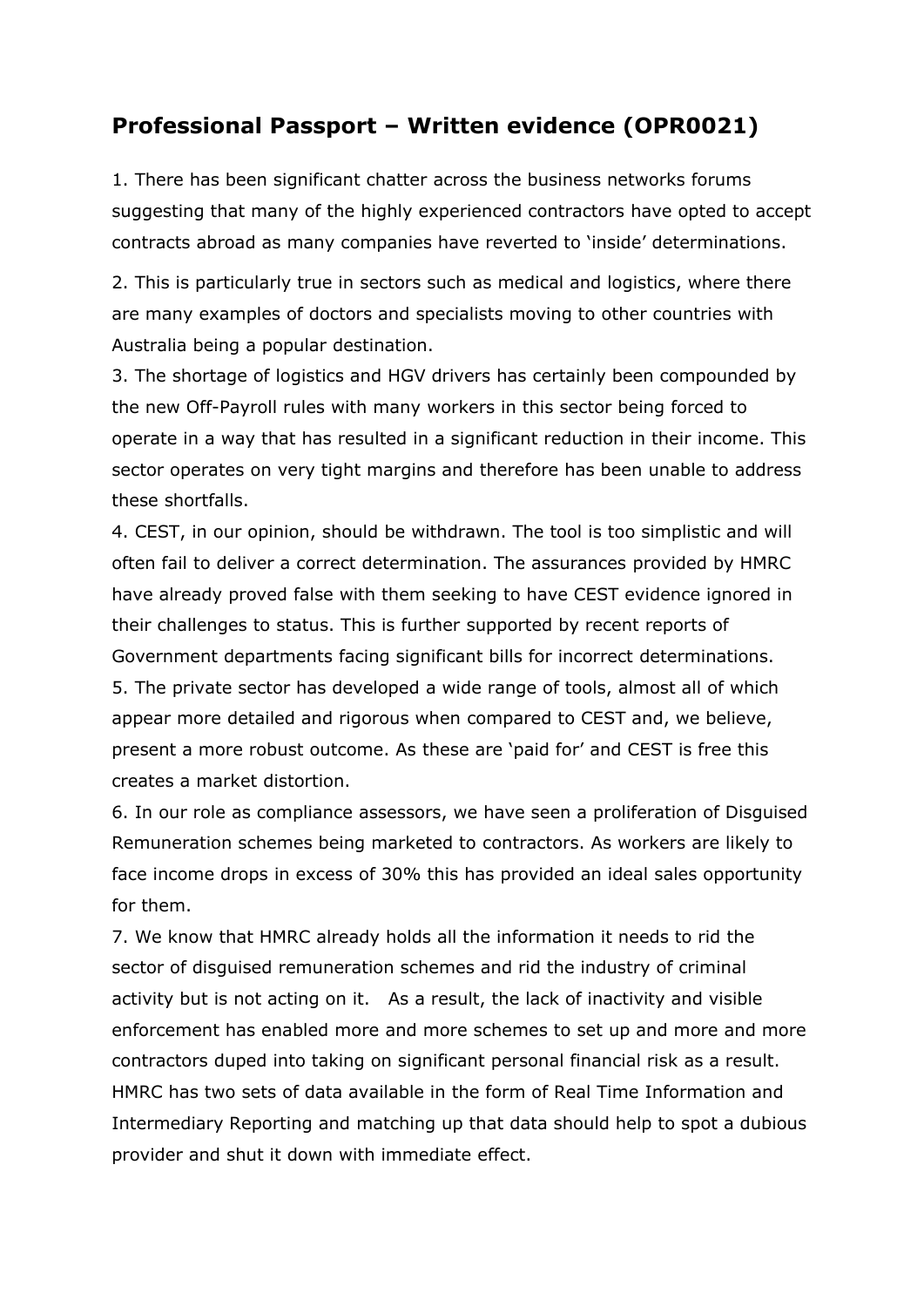8. HMRC seems unwilling to work proactively with compliance assessment companies to tackle the issue. We have suggested some simple steps that could be taken to secure the robustness of compliance assessments and at each turn they seem to look for reasons not to do rather than finding a way where it can be done. The justifications we have received do not pass close scrutiny. 9. HMRC persists in publishing new consultations for proposed changes to legislation to address the Disguised Remuneration issues yet the vast majority of issues apparent in our sector are already covered by existing legislation that is just not being enforced.

10. HMRC also seeks additional powers but once again HMRC is not utilising its current powers to address the issues of non-compliance.

11. Following the Loan Charge action, HMRC now seems intent on recovering lost monies from the workers rather than the providers/promoters of the arrangements. This creates a greater incentive for promoters of Disguised Remuneration schemes as they know they keep the money they make. We believe this is a significant factor that serves to drive the highest levels of noncompliance.

12. HMRC writes to workers to advise them that, in HMRC's opinion, they could be in a Disguised Remuneration scheme and yet many of those providers highlighted remain active in the market today and continue to attract and entice new workers to their offerings. Surely if HMRC has the evidence to write to workers they must have enough evidence to meet the threshold of obtaining a security notice to protect potential losses of revenue.

13. Whilst we support any moves to increase compliance in the sector, we believe that visible enforcement activity is the key. As already stated, much of the non-compliance is already covered by legislation and has an enforcement body responsible for ensuring compliance. A Single Enforcement Body will not change anything for the better unless enforcement action is taken.

14. The sector, and those operating compliantly, already issue significant educational information to workers about what to look for in a non-compliant scheme which seems to have little impact. Workers, particularly at the lower end, do not read, access or understand this information. The enticement of significantly more take home pay wins over any concerns and the false reassurances provided by the promoters satisfy any concerns.